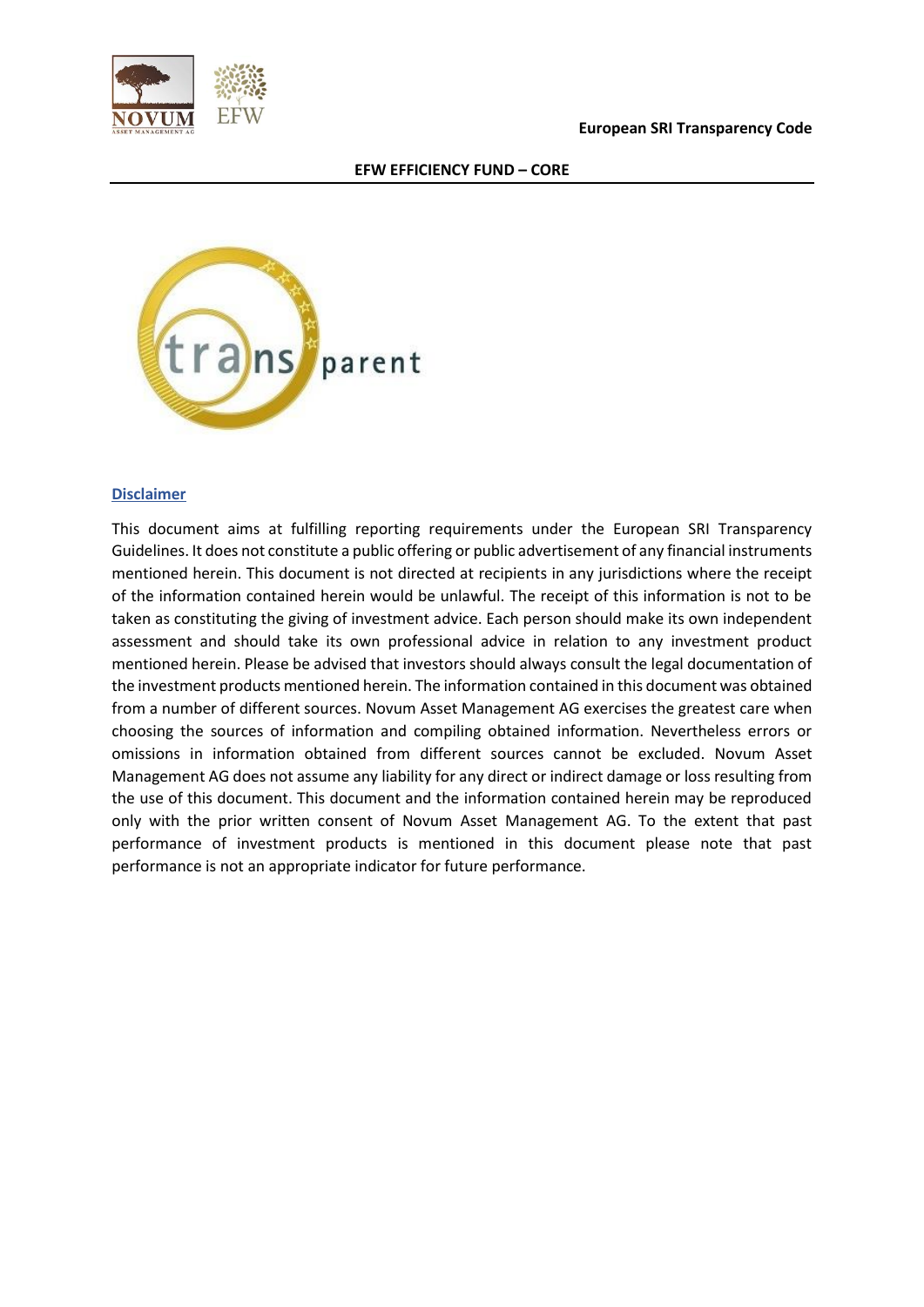

#### **European SRI Transparency Code Version 3.0**

The European SRI Transparency Code (the Code) focuses on SRI funds distributed publicly in Europe and has been designed to cover a range of assets classes, such as equity and fixed income.

All information pertaining to the European SRI Transparency Code can be found at the following website: www.eurosif.org. The code comes with a Guidance Manual for fund managers on how to best use and respond to the Transparency Code. The present version of the Code has been approved by the Board of Eurosif on October 3, 2012.

## TWO KEY MOTIVATIONS UNDERPIN THIS CODE

1. The opportunity for retail SRI funds to clarify their SRI approach to investors and other stakeholders in an easily accessible and comparable format.

2. Proactively strengthen a self-regulation that contributes to the development and promotion of SRI funds by setting up a common framework for transparency best practices.

#### GUIDING PRINCIPLE

Signatories to the Code should be open, honest and disclose accurate, adequate and timely information to enable stakeholders, in particular consumers, to understand the  $ESG<sup>1</sup>$  policies and practices of the fund.

#### COMMITMENTS FROM SIGNATORIES

The order and exact wording of the questions shall be respected; Responses should be informative and clear, and the resources and methodologies deployed should be described with as much detail and precision as possible; Funds should report data in the currency that they use for other reporting purposes; Reasons preventing the fund from providing all or part of the information to a given question should be clearly stated and, in such a case, signatories should state when they will be able to answer the question; Responses shall be updated at least on an annual basis and should have a precise publication date; Responses to the Code should be easily accessible from the fund's and/or fund manager's website. In any case, signatories should make it clear where to find the information required by the Code; Signatories are solely responsible for the answers to the questions, and should state this in their response.

**\_\_\_\_\_\_\_\_\_\_\_\_\_\_\_\_\_\_\_\_\_\_\_\_\_\_**

<sup>1</sup> ESG stands for Environmental, Social and Governance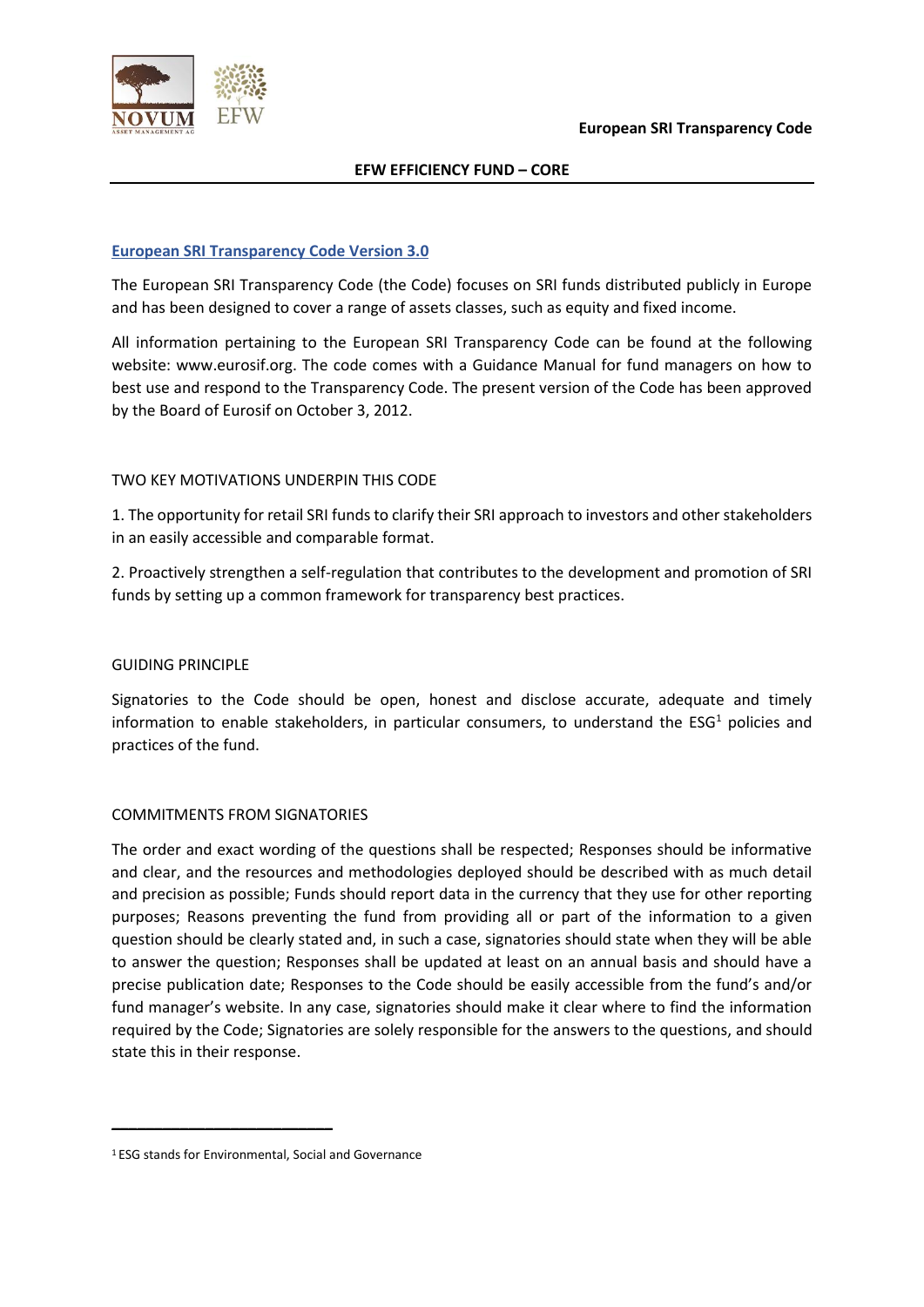

#### **Statement of Commitment**

Sustainable and Responsible Investing is an essential part of the strategic positioning and behaviour of EFW Swiss AG, Fund Promoter providing the data to Novum Asset Management AG. We have been involved in SRI since 1996 and welcome the European SRI Transparency Code.

This is our first statement of commitment and covers the period 01.01.2017 to 31.12.2017. Our full response to the European SRI Transparency Code can be accessed below and is available in the annual report of the retail funds and on our web site.

## **Compliance with the Transparency Code**

Novum Asset Management AG and EFW Swiss AG is committed to transparency and we believe that we are as transparent as possible given the regulatory and competitive environments that exist in the countries in which we operate. EFW Swiss AG meets the full recommendations of the European SRI Transparency Code.

19 December 2016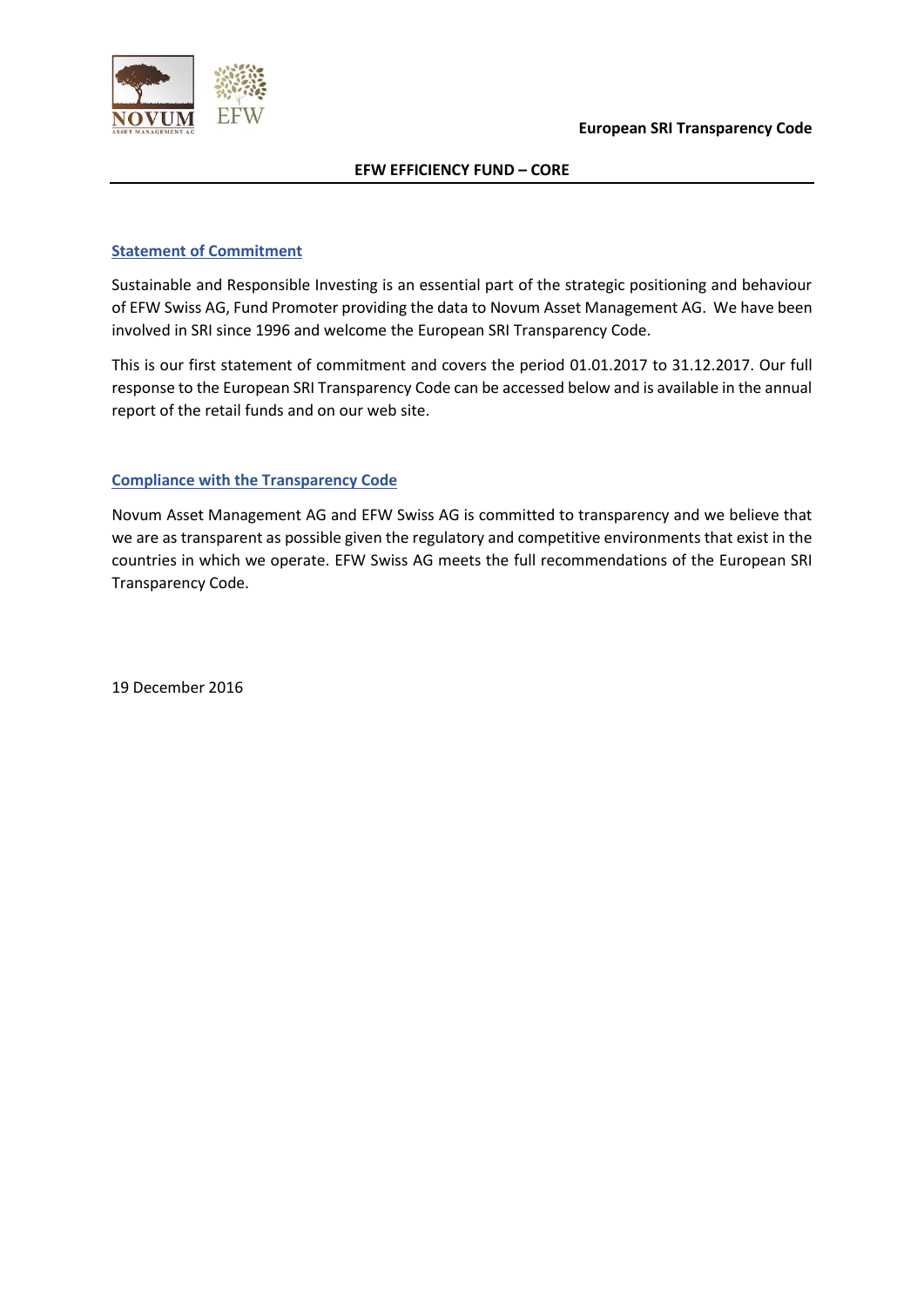



#### **SECTION I – BASIC DETAILS**

#### **The Fund Management Company**

#### **1a. Provide the name of the fund management company managing the fund(s) to which this Code applies.**

Novum Asset Management Ltd manages the funds to which this code apply; EFW Swiss AG acts as Fund Promoter, providing the data to Novum Asset Management AG.

Name: Benjamin J. Ergas Function: Director Email: bergas@novum.li Phone: +423 230 06 36 / +41 79 284 45 72

Fund Management Company

Novum Asset Management AG Gewerbeweg 9 FL- 9490 Vaduz Liechtenstein

Fund Promoter

EFW Swiss AG Baarermattstrasse 8D 6340 Baar Switzerland

Website: http://novum.li/en/home

Website: http://efw.swiss

Novum Asset Management Ltd. offers tailor made investment and wealth management services. Each portfolio strategy is individually constructed and optimized in accordance with particular financial situation of its clients.

EFW Swiss AG is a Swiss-based research & investment firm focused on Energy, Food & Water (EFW) efficiency; it is a subsidiary of EFW Capital Advisors. We believe EFW efficiency offers one of the most compelling opportunities for investors in the context of natural resources scarcity and climate change deterioration. We develop investment solutions based on quantitative selections of companies with the most competitive edge in capturing value-creation through Energy, Food and Water efficiency.

## **1b. Describe the general approach of the fund management company with regards to how it takes environmental, social and governance (ESG) criteria into consideration.**

*• Is the fund management company approach towards ESG criteria aligned or inspired by its corporate social responsibility approach? Yes/No. If yes, insert a link to the company's CSR policy. If not, explain why not.*

Yes. We focus on human wellbeing and environmentally responsible behaviour both at an investment and a corporate level. Our vision of corporate social responsibility is rooted in value creation through promotion of sustainable business model, one that transcends risk management.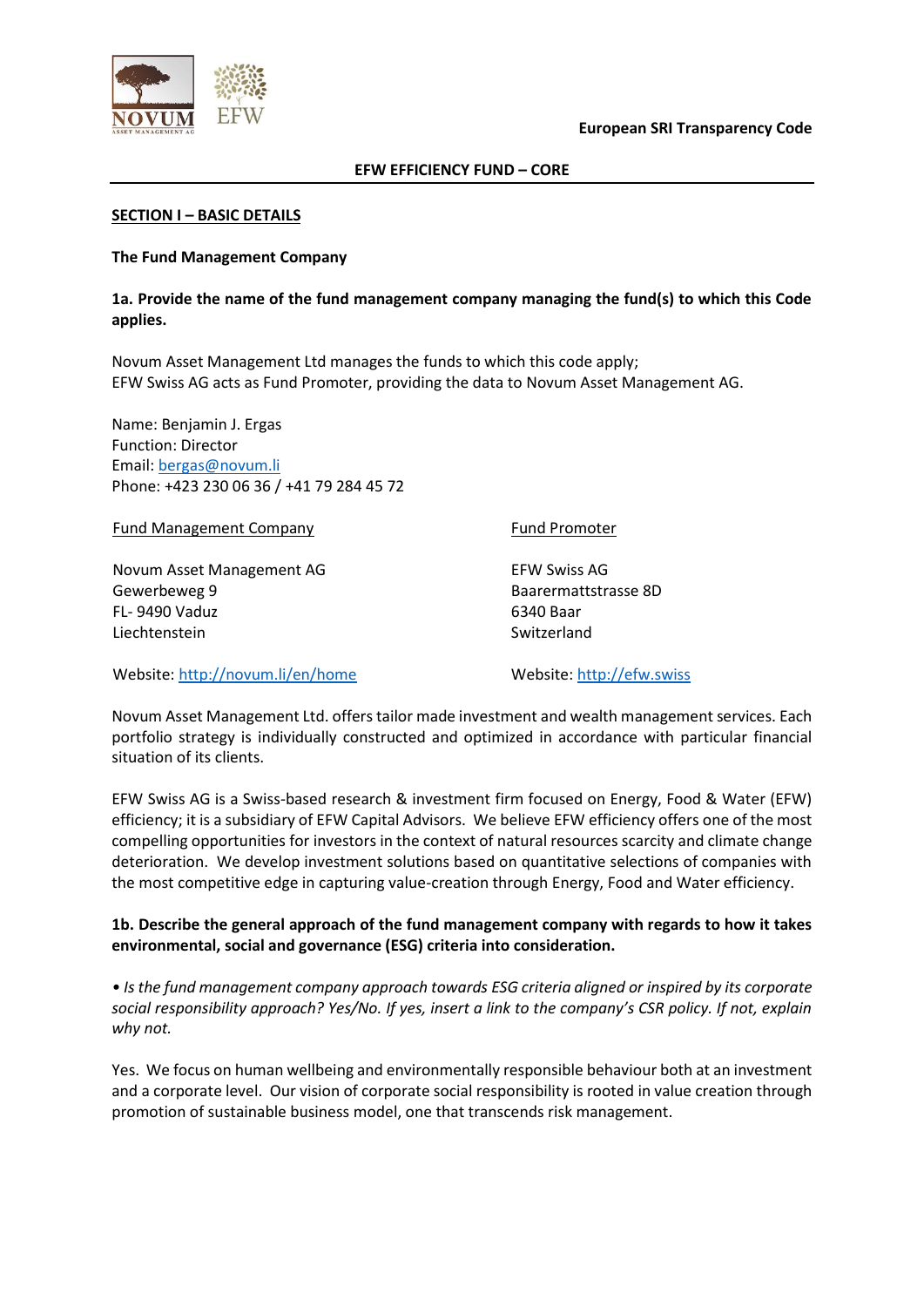

Our team has experience in environmental investment opportunities since 1994. It is its conviction that competitiveness, innovation, supply chain optimization related to environmental matters are key ingredients to long-term corporate success.

The basis of our corporate social responsibility can be found here in this link: http://efw.swiss/efwefficiency-index/philosophy/ . All aspects of economic, environmental and social considerations from our fund management relate to a sustainable long-term approach involving consumers, clients, competitors, investors and society in general.

*• Has the fund management company signed the Principles for Responsible Investment? If yes, please insert the link to the answer to the PRI questionnaire. If not, explain why not.* 

No. For the moment, given the small size of EFW Swiss AG and recent inception, the Company has not yet initiated it process to sign the Principles of Responsible Investment.

*• Is the fund Manager a signatory or a member of other international and/or national initiatives supporting SRI practices? Please answer if you deem this information to be useful.* 

As of December 2016, EFW Swiss AG is member of two reputable industry associations: Sustainable Finance Geneva (SFG, www.sfgeneva.org) and the Forum Nachhaltige Geldanlagen (FNG, www.forumng.org), a member affiliate of EUROSIF. We believe the Mission and Objectives of both Associations best support our investment decision making philosophy.

We look forward to joining other international and national initiatives in the future.

*• Has the fund management company established an ESG engagement policy? If yes, describe the*  policy by outlining its objectives and its methodology and/or, if it is public, insert a link to the policy. If *not, explain why not.* 

No. At this stage, our company has not yet written an ESG engagement policy. However, sustainable investing is integral to our overall strategy. We are convinced that ESG integration is critical to more advanced investment decision-making. Our research integrates a deeper understanding of corporate behaviour. We view sustainability as a long-term factor of performance, and driver of change.

We aim to identify companies that address and manage the environmental factors that impact their operations and are materials to their business. Our Mission in fact is to recognize and empower the "best-in-class" companies both through our EFW Efficiency IndexTM and our EFW Efficiency Fund.

Key elements include: a) implementation of consistent methodology to measure environmental impacts, b) systematic divulgation of environmental impact (e.g. energy and water consumption, levels of efficiency), c) Innovation to improve environmental performance through efficiency, d) integration of climate change impact on policies, e) specific engagement in water-related policies.

*• Has the fund management company established a voting policy? If yes, describe the policy by outlining its objectives and its methodology and/or, if it is public, insert a link to the policy. If not, explain why not.*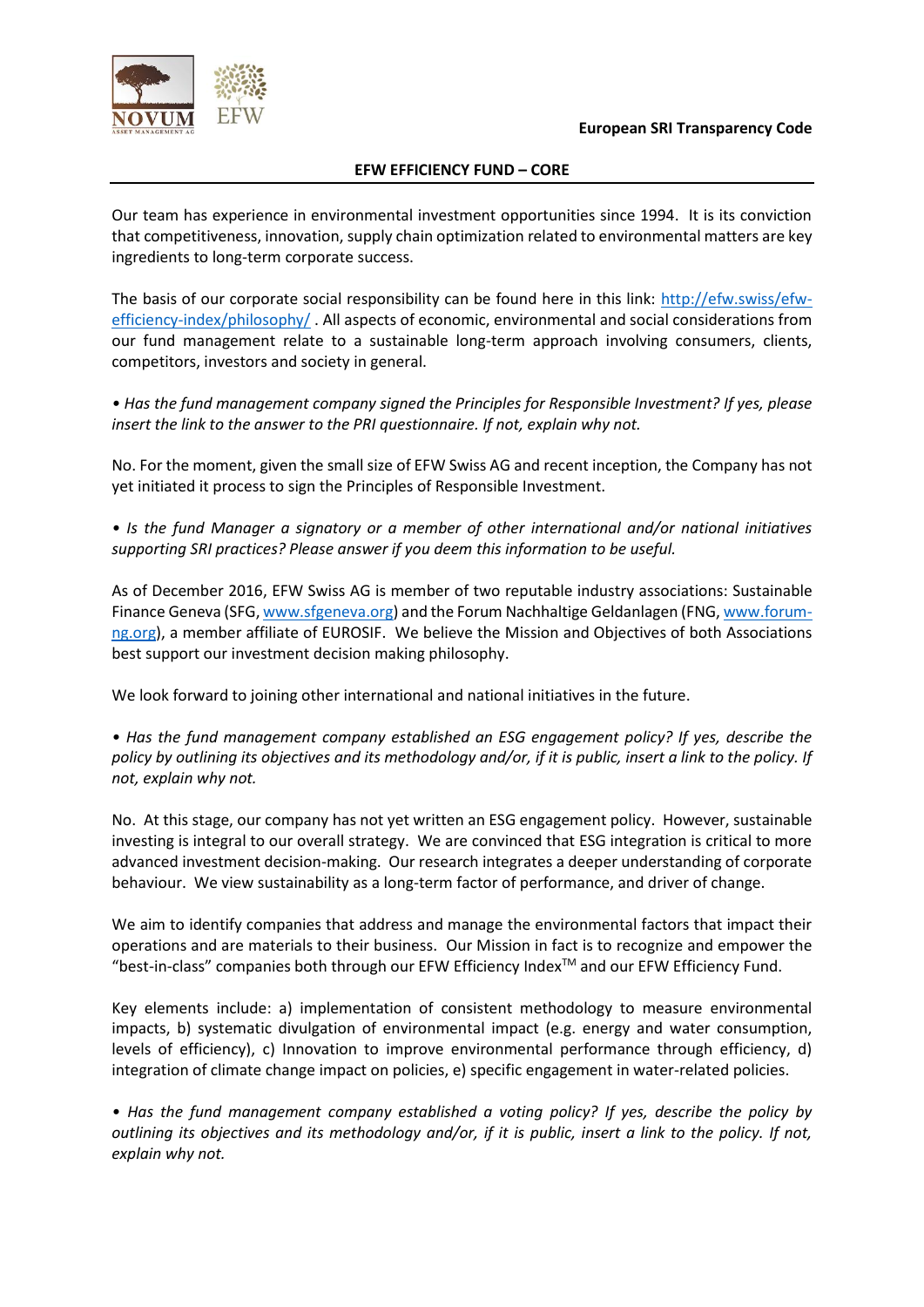

No. For the moment, we have not established a voting policy, mostly for two practical reasons. First, our investment universe is geographically broad based, capturing listed companies across the 34 members of the OECD, which include peripheral countries such as Chile, Mexico, South Korea and Japan. Second, our investment approach is mathematical, using algorithms and cognitive computing that prevent us from engaging as active Shareholders in our 150 investees that represent our Fund. However, we value the importance of responsible shareholders and studying with our Custodian the possibility of proxy voting.

## *• Describe how the fund management company or the group contributes to the promotion and the development of SRI.*

We contribute uniquely and actively to the development of SRI. There is currently no similar approach in the market which looks at the negative effects of climate change from the prism of EFW Efficiency, and which delivers comparable outperformance versus the relevant benchmarks. This is the uniqueness of our approach that is clearly incremental to the body of knowledge and processes related to SRI best practices.

We have promoted our thesis in conferences and on television. For example, in October 2014, we presented the innovative nature of the EFW Efficiency Index™ to the World Investment Forum held in Geneva, positioning our Index as an insightful public policy tool to establish best practices. More recently, in November 2016, one of our Board Members promoted our SRI work by presenting our thesis on live Liechtenstein TV. A link to the interview can be found here: efw.swiss/news/ Finally, we have established a Twitter account (twitter.com/efw\_swiss) to help disseminate our ESG work to a broad set of market stakeholders.

| Name of the Fund       | EFW Efficiency Fund - Core                                                                                                                                                                                                                                                                                                                                                                     |  |  |
|------------------------|------------------------------------------------------------------------------------------------------------------------------------------------------------------------------------------------------------------------------------------------------------------------------------------------------------------------------------------------------------------------------------------------|--|--|
| <b>Legal Form</b>      | UCITS according to Liechtenstein law (unit trust)                                                                                                                                                                                                                                                                                                                                              |  |  |
|                        | (Umbrella structure with one compartment)                                                                                                                                                                                                                                                                                                                                                      |  |  |
| <b>Fund Domicile</b>   | Liechtenstein                                                                                                                                                                                                                                                                                                                                                                                  |  |  |
| <b>Inception Date</b>  | 03.10.2016                                                                                                                                                                                                                                                                                                                                                                                     |  |  |
| <b>Short Narrative</b> | The EFW Efficiency Fund - Core is a systematic UCITS V fund.                                                                                                                                                                                                                                                                                                                                   |  |  |
|                        | Its objective is capital appreciation through the selection of 150 OECD-listed<br>mid/large-cap companies identified as "best-in-class" in their capacity to<br>capture growth opportunities and minimize risks linked to Energy, Food and<br>Water scarcity, one of the most severe environmental problems.<br>The Fund is designed for investors looking to access a global equity portfolio |  |  |
|                        | positioned to outperform in the context of increasing natural resources<br>scarcity and deteriorating climate change, based on the conviction that<br>efficiency in Energy, Food & Water offers one of the most compelling<br>investment opportunities.                                                                                                                                        |  |  |

#### **1c. Describe/List your SRI products and the specific resources allocated to your SRI activities.**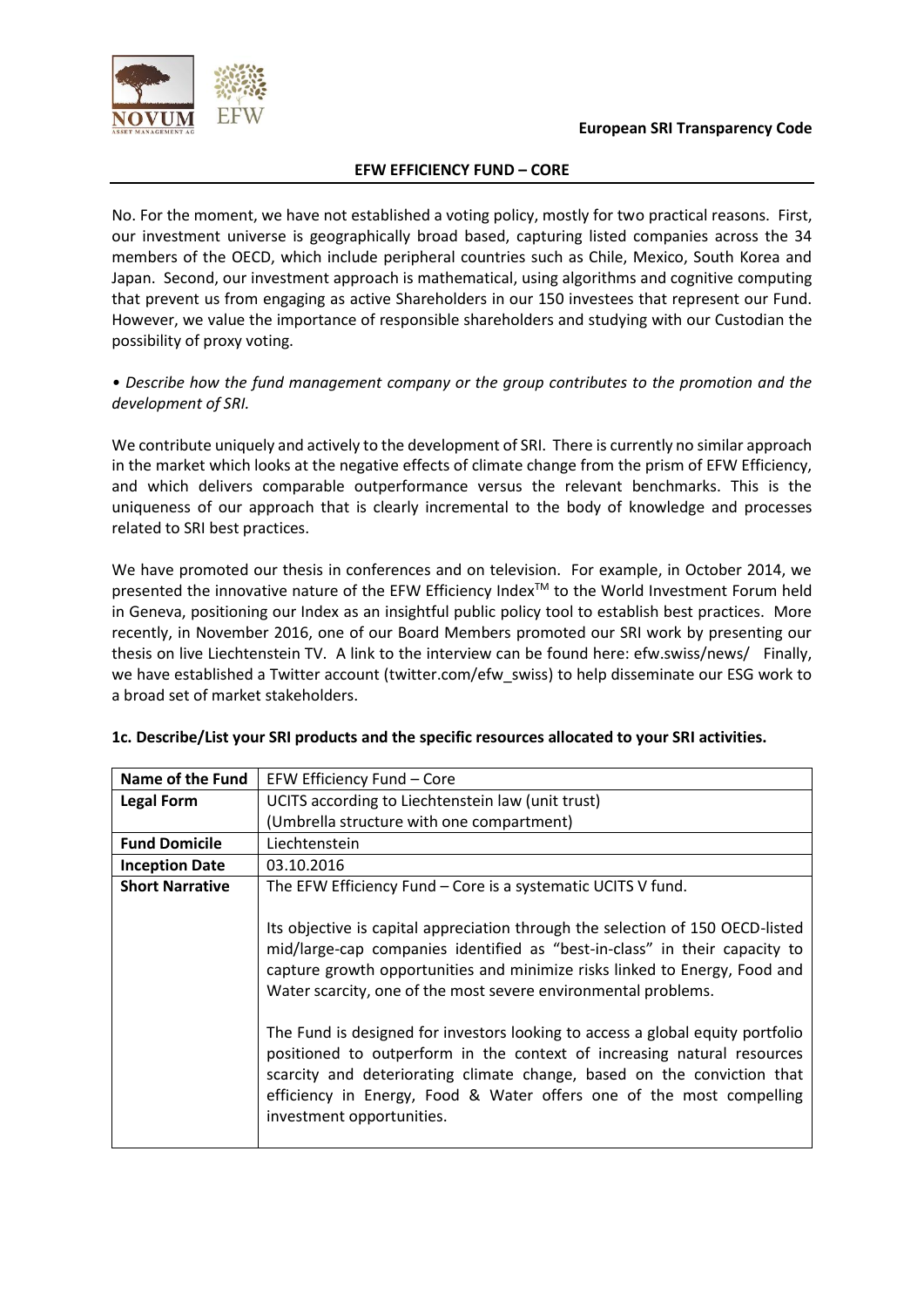



|              | The Fund is focused exclusively on equities from the universe of the EFW<br>Efficiency Index <sup>™</sup> (Bloomberg ticker: EFWI) which was launched in 1.1.2014,<br>and is rebalanced quarterly. |
|--------------|----------------------------------------------------------------------------------------------------------------------------------------------------------------------------------------------------|
| Link to Fund | www.ifm.li<br>Searching under the Fund's legal name: EFW Efficency Fund - Core -USD-I-                                                                                                             |

The only product of EFW Swiss AG is the EFW Efficiency Fund – Core. 100% of the resources – both financial and human – of EFW Swiss AG are allocated to the research related to the EFW Efficiency Index, which serves as the basis for the Fund. The Index was created by a team of specialists in 2013, and its management transferred to EFW Swiss AG in 2016, at which point the EFW Efficiency Fund – Core was launched.

A description of our core team can be found on the following link: www.efw.swiss/about-efw/team/. EFW Swiss AG has two Directors responsible for portfolio analysis and management activities, as well as a Board.

We are committed to the quality and breadth of its data. External resources used for ESG analysis includes Bloomberg, Trucost (www.trucost.com) and Sustainalytics (www.sustainalytics.com), for the provision and validation of environmental data.

## **1d. Describe the content, frequency and resources allocated/used by the fund management company to inform investors about the ESG criteria taken into account.**

The information about the ESG criteria used by EFW Swiss AG can be found in our dedicated website (www.efw.swiss/efw-efficiency-index/methodology). We provide there a detailed description of both our top down and bottom up methodology, including an example of SRI performance indicators that we are using as the basis for the application of our algorithms.

Please find here a link to the EFW Efficiency Index rule-book, which provides further transparency on the computation of the Index, basis of the EFW Efficiency Fund. https://www.solactive.com/wp-content/uploads/2015/10/Solactive\_rule-book\_EFW-Efficiency-Index\_final\_v2.pdf

We aim to provide updated documents and website content either whenever methodology changes occur or when we believe that specific feedback or answers to questions from investors merit an update in our marketing documents.

## **The SRI Fund – EFW Efficiency Fund - Core**

#### **1e. Provide the name of the fund(s) to which this Code applies and its (their) main characteristics**

The EFW Efficiency Fund – Core is a systematic UCITS V fund. Its objective is capital appreciation through the selection of 150 OECD-listed mid/large-cap companies identified as "best-in-class" in their capacity to capture growth opportunities and minimize risks linked to Energy, Food and Water scarcity, one of the most severe environmental problems.

It is an equity, long-only, thematic and quantitative fund with the main Characteristics show below: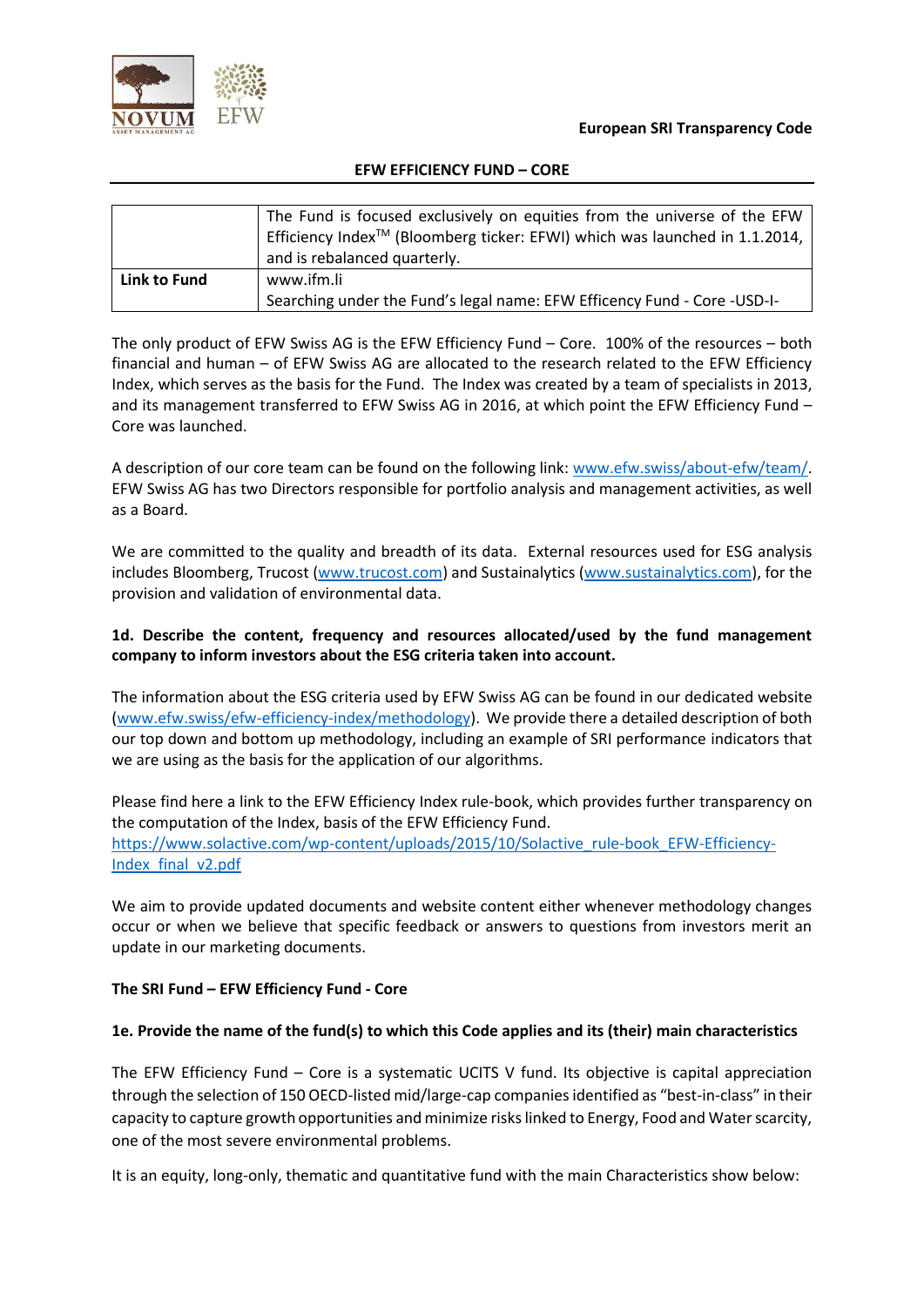

## **European SRI Transparency Code**

#### **EFW EFFICIENCY FUND – CORE**



#### Source: EFW Swiss AG

| <b>Name of the Fund</b>  | EFW Efficiency Fund - Core                                                    |  |  |  |
|--------------------------|-------------------------------------------------------------------------------|--|--|--|
| <b>Legal Form</b>        | UCITS according to Liechtenstein law (unit trust)                             |  |  |  |
|                          | (Umbrella structure with one compartment)                                     |  |  |  |
| <b>ISIN codes</b>        | EFW Efficiency Fund - Core USD-R - LI0332891717                               |  |  |  |
|                          | EFW Efficiency Fund - Core USD-I - LI0332891709                               |  |  |  |
|                          | EFW Efficiency Fund - Core EUR-R - LI0339233517                               |  |  |  |
|                          | EFW Efficiency Fund - Core EUR-I - LI0339233491                               |  |  |  |
|                          | EFW Efficiency Fund - Core CHF-R - LI0339233483                               |  |  |  |
|                          | EFW Efficiency Fund - Core CHF-I - LI0339233467                               |  |  |  |
| <b>SRI strategy</b>      | <b>Sustainability Themed Investment</b>                                       |  |  |  |
|                          | Best-in-Class Investment Selection                                            |  |  |  |
|                          | Exclusion of Holdings from Investment Universe                                |  |  |  |
| <b>Risk class (KIID)</b> | The Fund is classified in category 6 because its share price typically varies |  |  |  |
|                          | widely and therefore both losses and profit opportunities are high.           |  |  |  |

## **1f. What is (are) this (these) fund(s) trying to achieve through taking into account ESG criteria?**

The objective of the Fund isto provide equity investors higher risk-adjusted return through a selection of companies identified as best prepared and with most competitive edge in the context of increasing natural resources scarcity and deteriorating climate change.

Our conviction is that efficiency in Energy, Food & Water offers one of the most compelling investment opportunities given the megatrends of population increase, urbanization and rise of the middle class.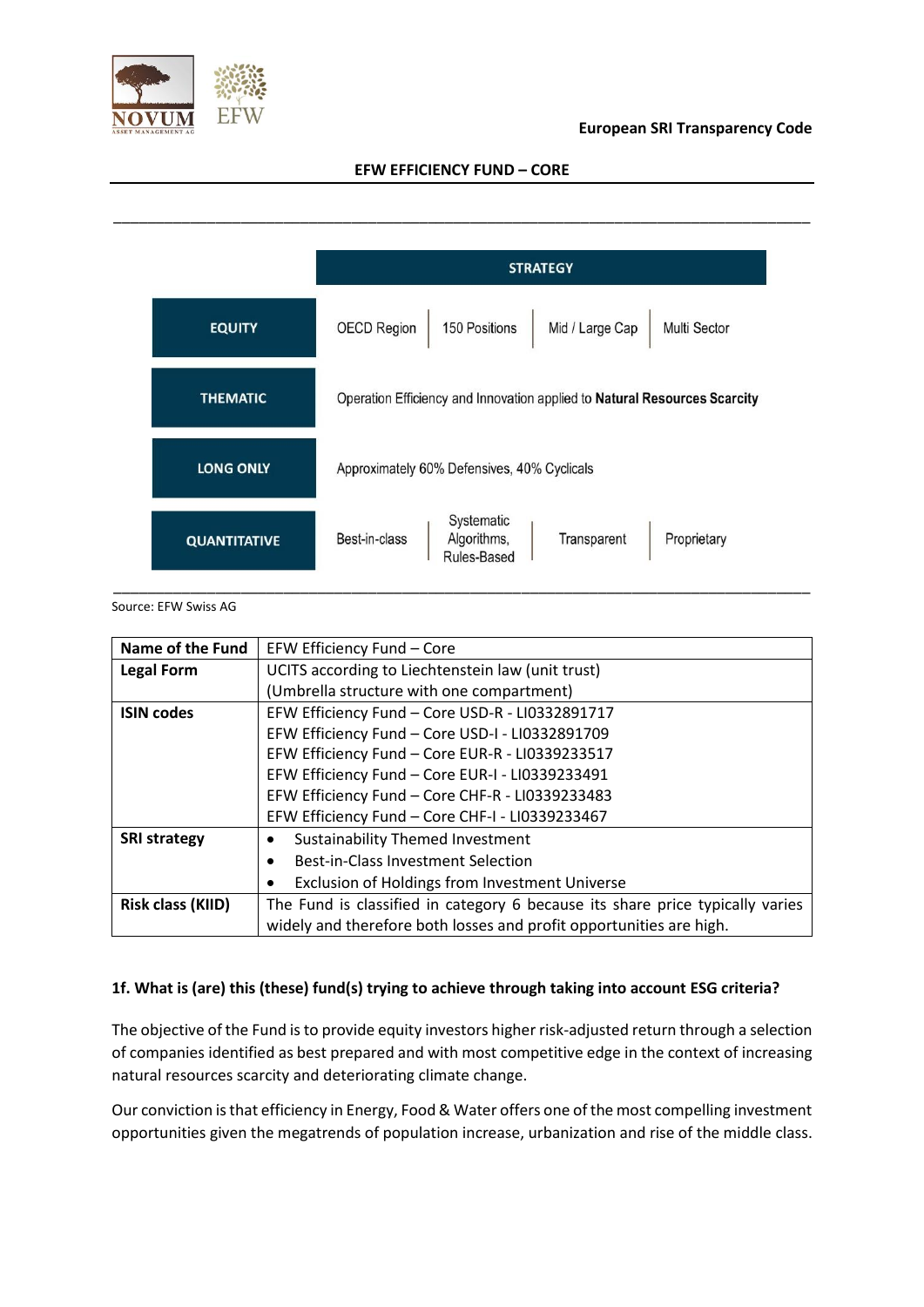



Our entire research is based on the optimized insertion of "natural capital" into investment decision making, on the desire to understand and to facilitate the transition to sustainable natural resources production and consumption. The fund is based on the premise that Natural Resources Efficiency is a robust business opportunity for companies and investors, that it offers a new way to identify longterm winners, those companies with a competitive edge in dealing with these new limitations.

Investors today are overexposed to the risks and underexposed to opportunities linked to natural resources scarcity and increasing climate change. EFW Swiss, as Fund Promoter on behalf of Novum, aims to offer investors exposure to these megatrends without compromising on performance, focusing on operational and top line growth opportunities through efficiency and productivity.



The concept of EFW Efficiency provides an investment framework that helps navigate the potential impact of scarcity in natural resources – especially Energy, Food and Water – on equity portfolio. It offers an innovative narrative to capture companies with the most long-term competitive edge in the context of natural resources scarcity and climate change.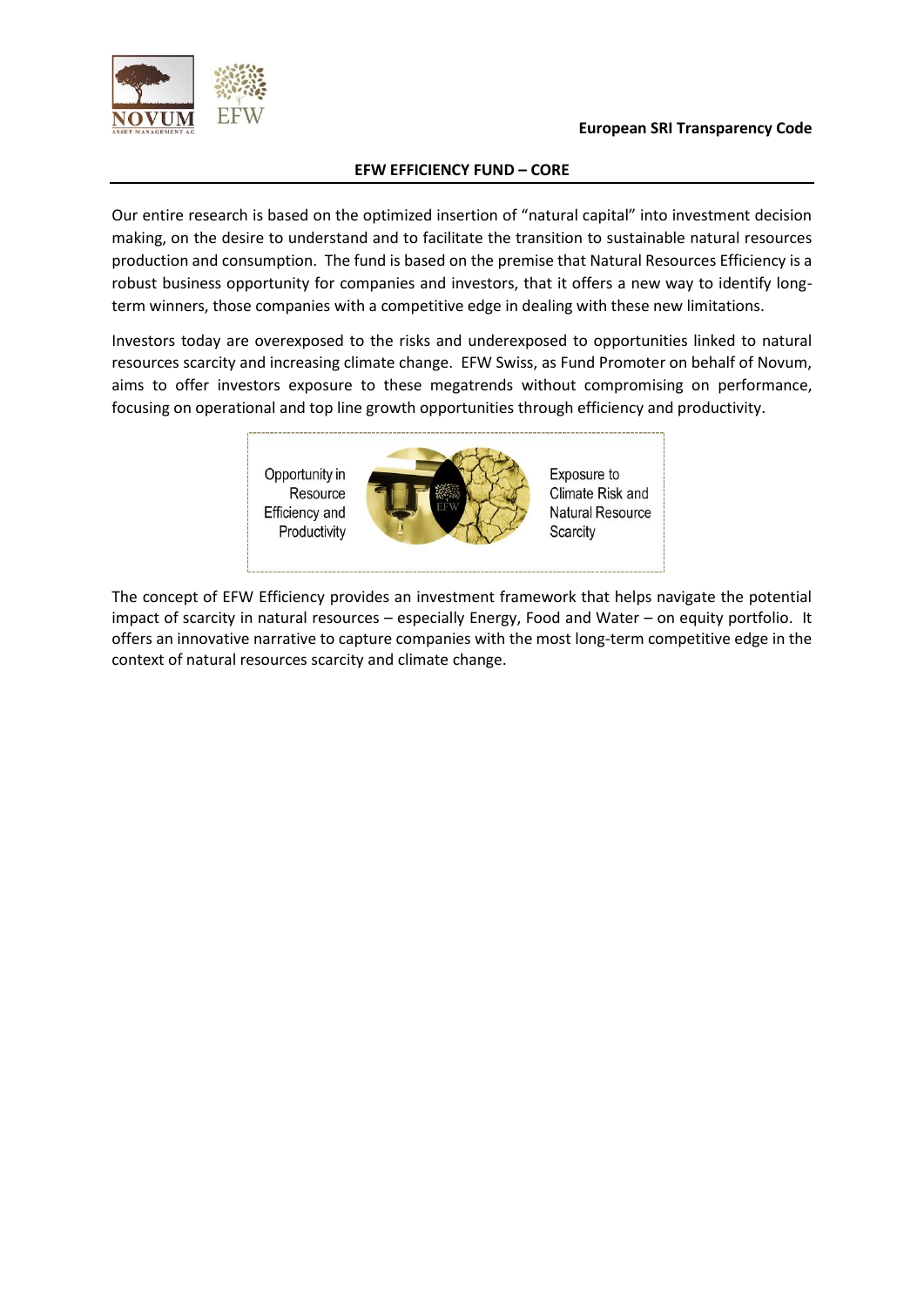

#### **SECTION II – APPROACH TO ESG EVALUATION OF COMPANIES (AND COUNTRIES)**

#### **2a. What fundamental principles underlie the ESG research methodology?**

Sustainable development is one of the major drivers of industrial change in the 21<sup>st</sup> century. We believe this trend creates new opportunities for investors.

The key principle of our research methodology is the economic concept of *efficiency*, which we believe is critical to harness in a quantitative manner the macro concept of scarcity. By analysing companies through the prism of efficiency, we can measure and compare in a transparent and honest manner a factor of performance that is related to both reducing risks and capturing opportunities. This approach allows us to capture a correlation between EFW Efficiency and financial performance.

From a top-down perspective, our strategy is *thematic*, focusing on the long-term structural drivers of natural resource scarcity and climate change. While we focus specifically on the E of ESG, our theme inherently contribute to addressing social challenges. Additionally, it is our conviction that the principle of EFW efficiency represents an effective proxy to identify companies with more forward looking and disciplined governance. In this manner, all E, S, and G factors are touched upon to one degree or another.

From a bottom-up perspective, we select companies that are outperforming their peers or sector averages. Our proprietary algorithms aim to reward the companies with the most competitive edge. Fund weight is determined solely on a normalized "EFW efficiency score" independent of market capitalization.

While we strongly believe in an inclusion strategy, some sectors are excluded from the EFW Universe due the low relevance of EFW efficiency to their business models. These excluded sectors include Financials, Healthcare, Professional Services and Telecom Equipment. Tobacco and Gambling are also excluded.

#### **2b. What internal and external resources are used to carry out this research?**

To carry our ESG research, EFW Swiss uses financial and environmental data from third party providers (Bloomberg, Trucost, Sustainalytics). It also applies its internal, proprietary computation systems, which consist of rules-bases parameters and algorithms and which are saved in three servers hosted safely and remotely (in Frankfurt) using Amazon Web Services (AWS) technology.

Using these resources, EFW Swiss is able to narrow the EFW Universe from 4.000 companies to 150 constituents.

Links to websites of external providers are indicated in Answer 1c.

#### **2c. Which ESG analysis criteria are used?**

Companies in our EFW Universe are classified in three categories: a) "EFW Producers" which are direct producers of energy, food and/or water (sectors: Water Utilities, Agro Production, Food & Beverages, Energy Generation); b) "EFW Suppliers" which are companies that supply innovative EFW efficiency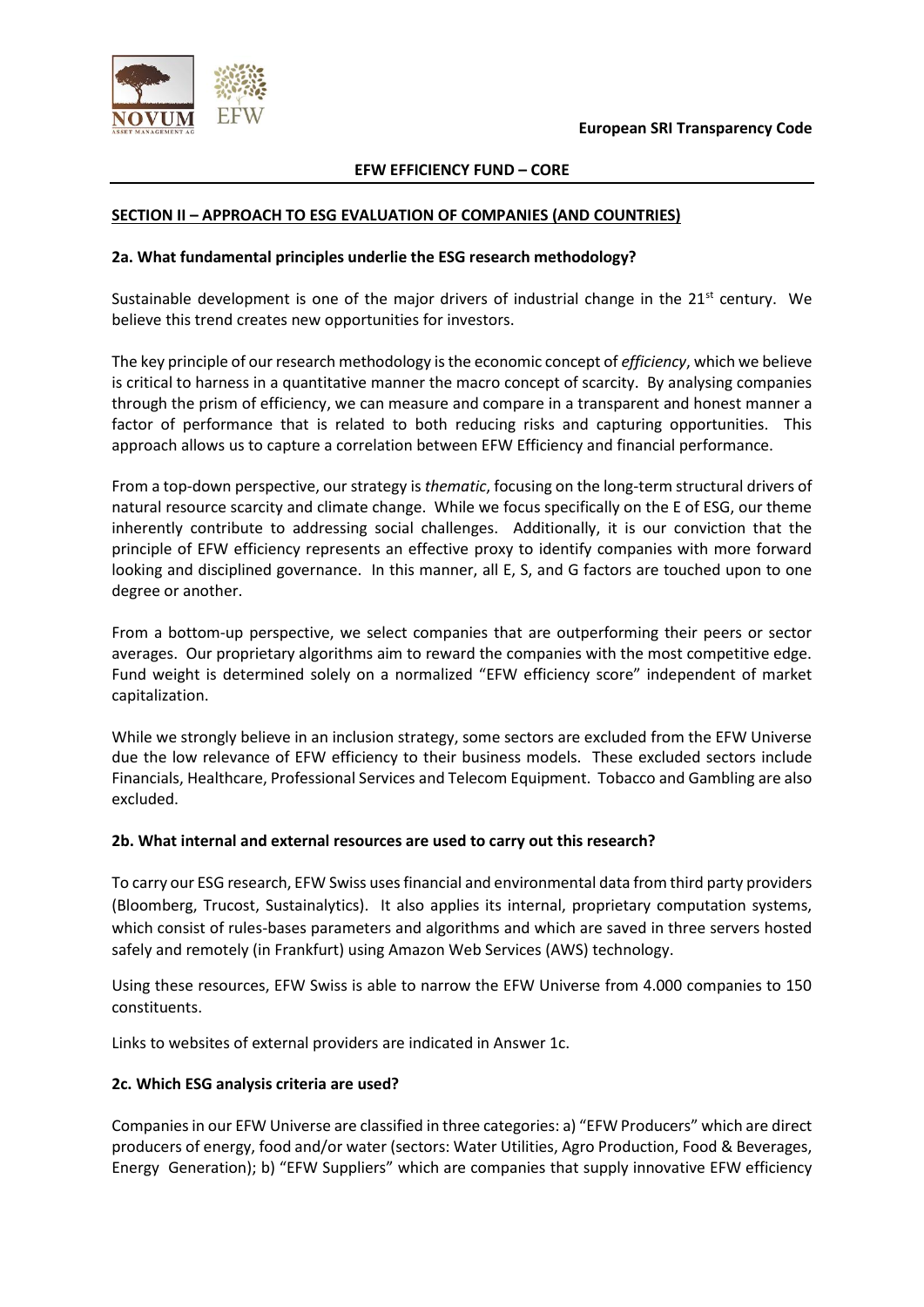

solutions (sectors: Agricultural Biotech, Energy Equipment & Services, Fertilizers, Irrigation Systems, Electric Heavy Equipment, Technology Software); and c) "EFW Consumers" which companies that demand an intense amount of EFW in their supply chains (sectors: Chemicals, Mining, Pulp & Paper, Oil & Gas, Consumer Goods, Capital Goods, Technology Hardware).

ESG Analysis Criteria depend on the business models in which the companies are located. For Energy Producers, we look at how much more efficient is, than a tailor-made set of direct peers, in its MWh generated per m3 water consumed. For Food Producers, we look at how much more efficient a company is, than a tailor-made set of direct peers, in terms of US\$ revenue per net MWh consumer and per m3 water consumed. For Water Producers, we look at their water scarcity footprint (location of operation relative to water-scarce regions in the world). For EFW Suppliers, we look at to what degrees their technologies and solutions impact E, F and W individually or the EFW Nexus as a whole; we also measure their level of innovation (how much of a company's revenue is spent on resource efficient R&D vs peers). For EFW Consumers, we look at how much more efficient a company is, than a tailor-made set of direct peers, in terms of US\$ revenue per net MWh consumer and per m3 water consumed.

By way of practical example, for a Water Company like Aguas Andinas, which is the  $2^{nd}$  largest publicly traded water company in Latin America, the index methodology assigns greater weight to its high efficiency given the high levels of water scarcity experienced in Chile. For a US engineering company like Eaton Corp, the index methodology assigns greater weight assigned to its score since its efficiency solutions help resolve scarcity of Energy, Food and Water.

The exclusion criteria employed are:

- Sectors: We excluded specific GICS industries and sub-industries (Financials, Telecom Services, as well as selected segments of Healthcare, IT and Consumer Discretionary) from the Universe on the basis that efficiency in the production and/or consumption of energy, food and water would not be relevant to their business models or materially impact the performance of these companies. These adjustments were made to increase the relevance of the EFW Efficiency thesis;
- Market capitalization: A market capitalization filter is applied to each of the GICS (Global Industry Classification Standard) sub-industries. Specifically, the EFW Universe uses a market capitalization filter that selects companies above US\$ 1 billion. By avoiding small capitalization companies, we mitigate the impact of speculative movements on relatively illiquid stocks. It was also our experience that environmental production and consumption data was less readily available in the small cap universe;
- Liquidity: Only stocks with a minimum Average Daily Turnover/Traded Value over 6 Months of US\$500.000;
- Relevance: Only companies with at least 30% of their revenues exposed to Energy, Food & Water as Producers, Suppliers or Consumers were included;
- Data Availability & Transparency: Companies with no consistent data availability (environmental performance indicators) would in effect be excluded, through the methodology's scoring process, of a final evaluation.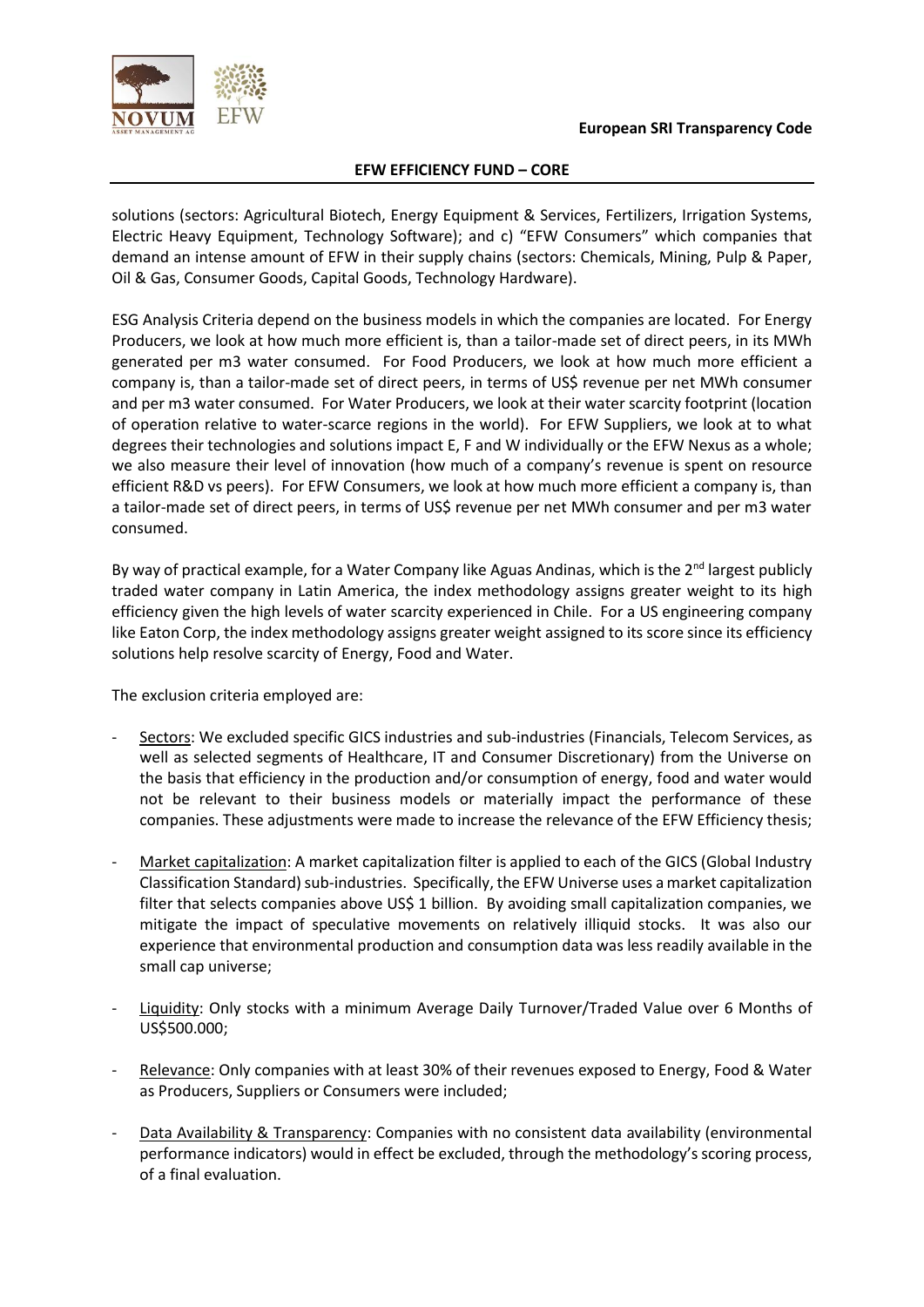



## **2d. What is your ESG evaluation methodology (how the investment universe is built, rating system etc.)?**

Below is a step-by-step narrative of the Index Scoring approach which explains how our evaluation system is built:

a) The Index / Fund weighting is based on an EFW Efficiency Score, supported to a lesser extent by a Financial Efficiency Score for each individual company, within each respective category of the Index.

## b) EFW Efficiency Score (using ESG criteria):



Several individual company's performance indicators, including some of the ones shown above, are compared with those of its peers in their respective categories. While the environmental key performance indicators vary between categories, the scoring methodology is kept consistent. Companies are ranked based on their positive standard deviation from their peers, with the best 50 companies from each category being eligible to enter the Index.

- c) A Financial Efficiency Score is added to the EFW Efficiency Score to strengthen the underlying quality of index components. The financial indicators include 3-year CAGR revenue, 3-year EBITDA %, dividend yield and Return-on-Equity ratios, and may apply only to one or two of the categories.
- d) Respective EFW and Financial Scores are subsequently normalized across all five categories so that classifications could be compared on a similar basis, and ultimately integrated in the EFW Efficiency Index. To that end, scores are expressed in terms of points of positive deviations relative to average of individual sub-categories.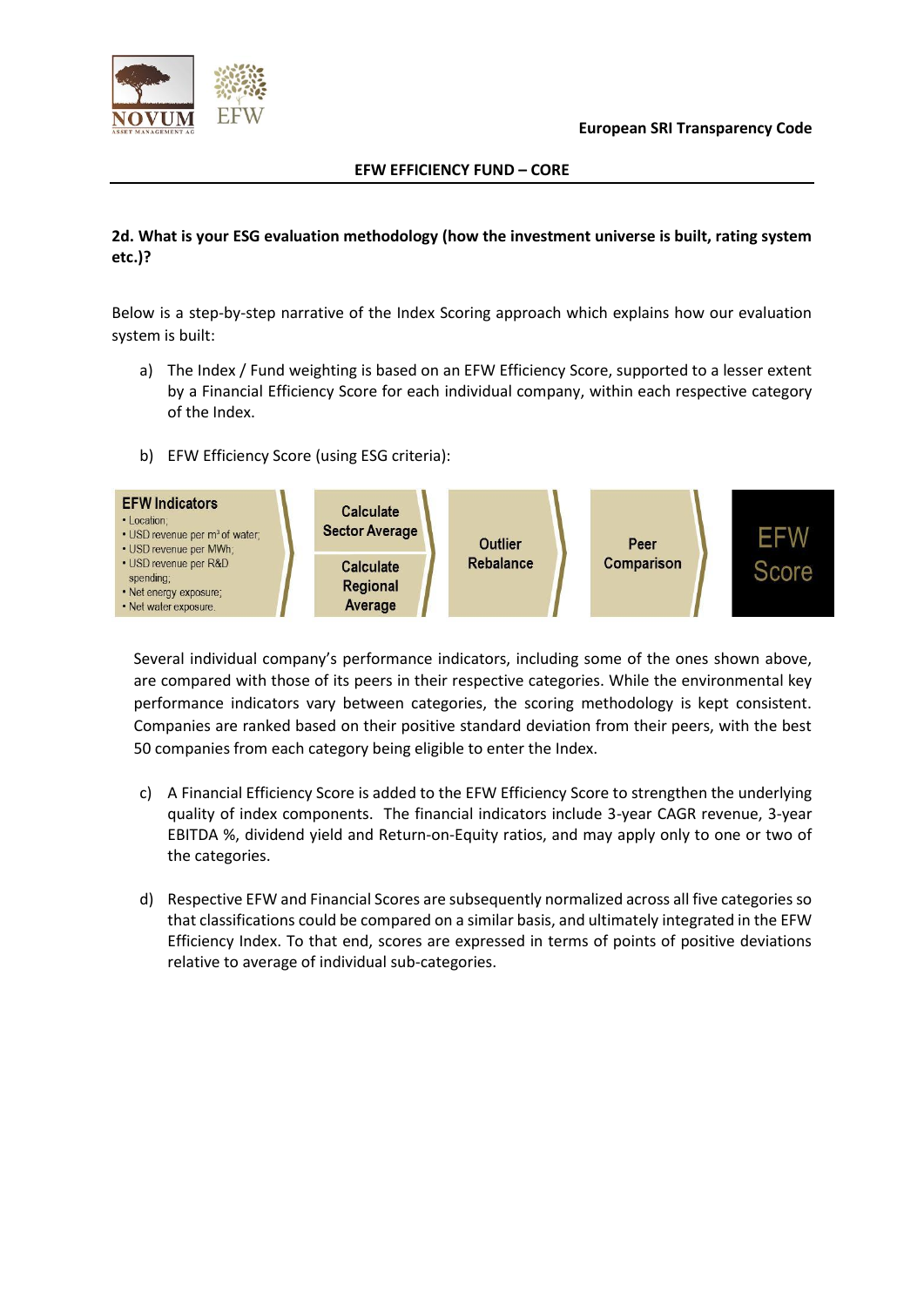

#### **European SRI Transparency Code**



#### **EFW EFFICIENCY FUND – CORE**

- e) The normalized EFW and Financial Scores of each companies are then weighted to generate a Weighted Score for each company. The relative weights were determined during the Methodology Elaboration Phase. The Financial Efficiency Score never represents more than 25-30% of the total Weighted Score so as to preserve the predominant relevance of the EFW efficiency evaluation.
- f) Five individual sub-indices are then produced, based on the individual company scores and total Sub-Index weighted scores, for a maximum of 40 companies for each Sub-Index (Item 6).
- g) The relative weight of the respective five Sub-Indices are optimized based on historical sharp ratios, respecting the following inferior and superior limits:

| <b>EFW Universe - Categories</b> | <b>Superior Limit</b> | <b>Inferior Limit</b> |
|----------------------------------|-----------------------|-----------------------|
| <b>Energy Producers</b>          | 20%                   | 10%                   |
| <b>Food Producers</b>            | 35%                   | 25%                   |
| <b>Water Producers</b>           | 10%                   | 5%                    |
| <b>EFW Efficiency Suppliers</b>  | 25%                   | 10%                   |
| <b>EFW Consumers</b>             | 30%                   | 15%                   |

These min/max limits were calibrated during the Methodology Development Phase. They are designed to protect investors while remaining coherent with the benefits of the investment thesis captured by the EFW Efficiency Index.

h) A geographic analysis is applied to ensure appropriate the established min/max regional limits are respected. The relative limits were determined during the Methodology Elaboration Phase.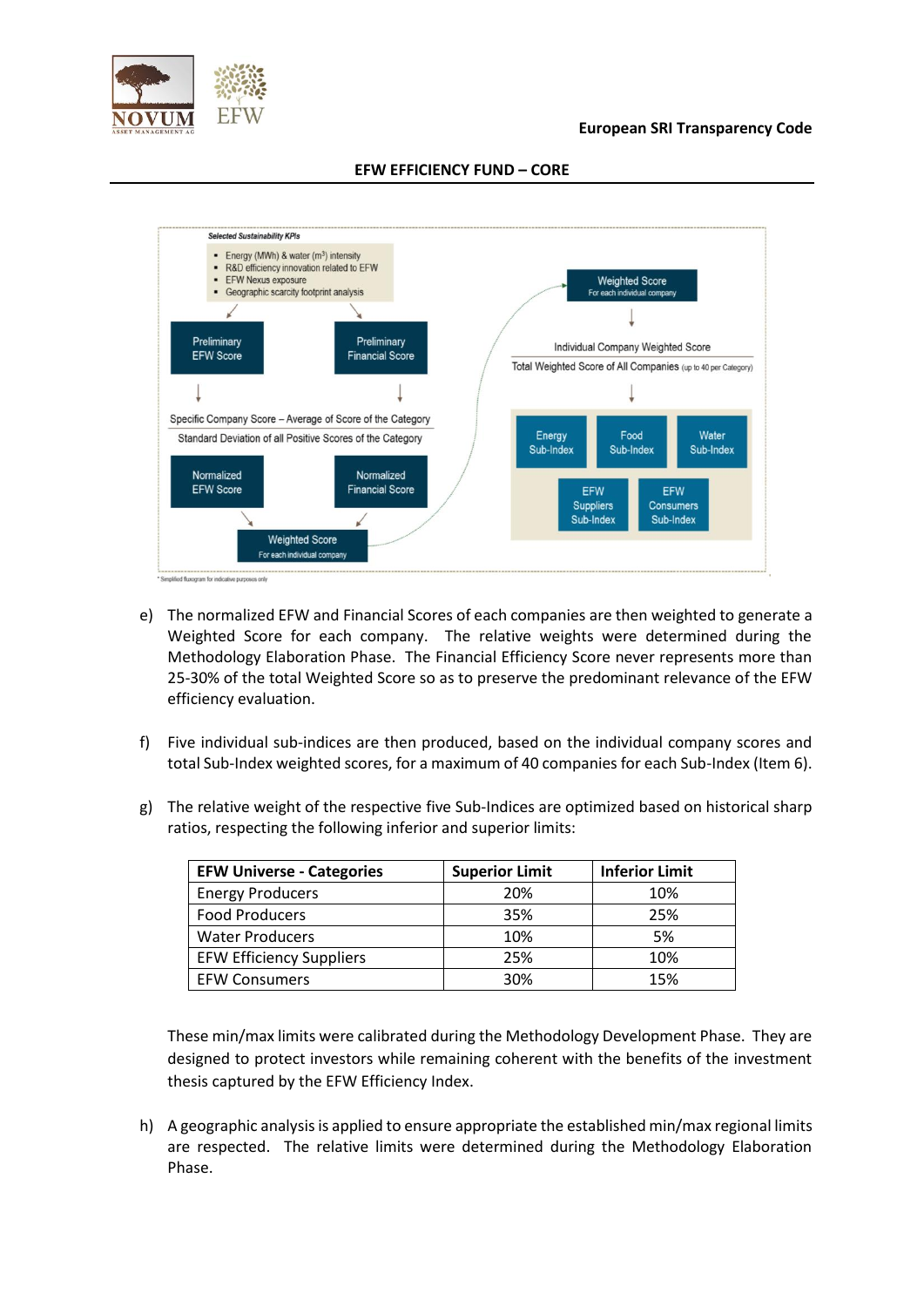

Geographic Limits (maximum): South America: 10%; Asia: 20%; Europe: 25%; Middle East: 10%; North America: 60%; Africa: 5%, and Oceania: 10%.

Obs: the geographic limits were introduced in part to cap the exposure to Asia, which would have otherwise led to a significant overweight to that region because of greater availability of EFW consumption data.

- i) The final EFW Efficiency Index is ultimately computed.
- j) The Index serves as the basis for the EFW Efficiency Fund Core.

Further information can be found on the link: www.efw.swiss/efw-efficiency-index/methodology

## **2e. How frequently is the ESG evaluation reviewed?**

The methodology was elaborated in 2013 during a 6-month development phase by a team of specialists with mathematical, engineering and statistical backgrounds. At that time, rules and parameters were calibrated, and thorough backtesting analysis was conducted.

The methodology has not changed since the EFW Efficiency Index became live on January 1st, 2014.

The Index, which serves as the basis for the Fund as indicated in 2d, is rebalanced quarterly.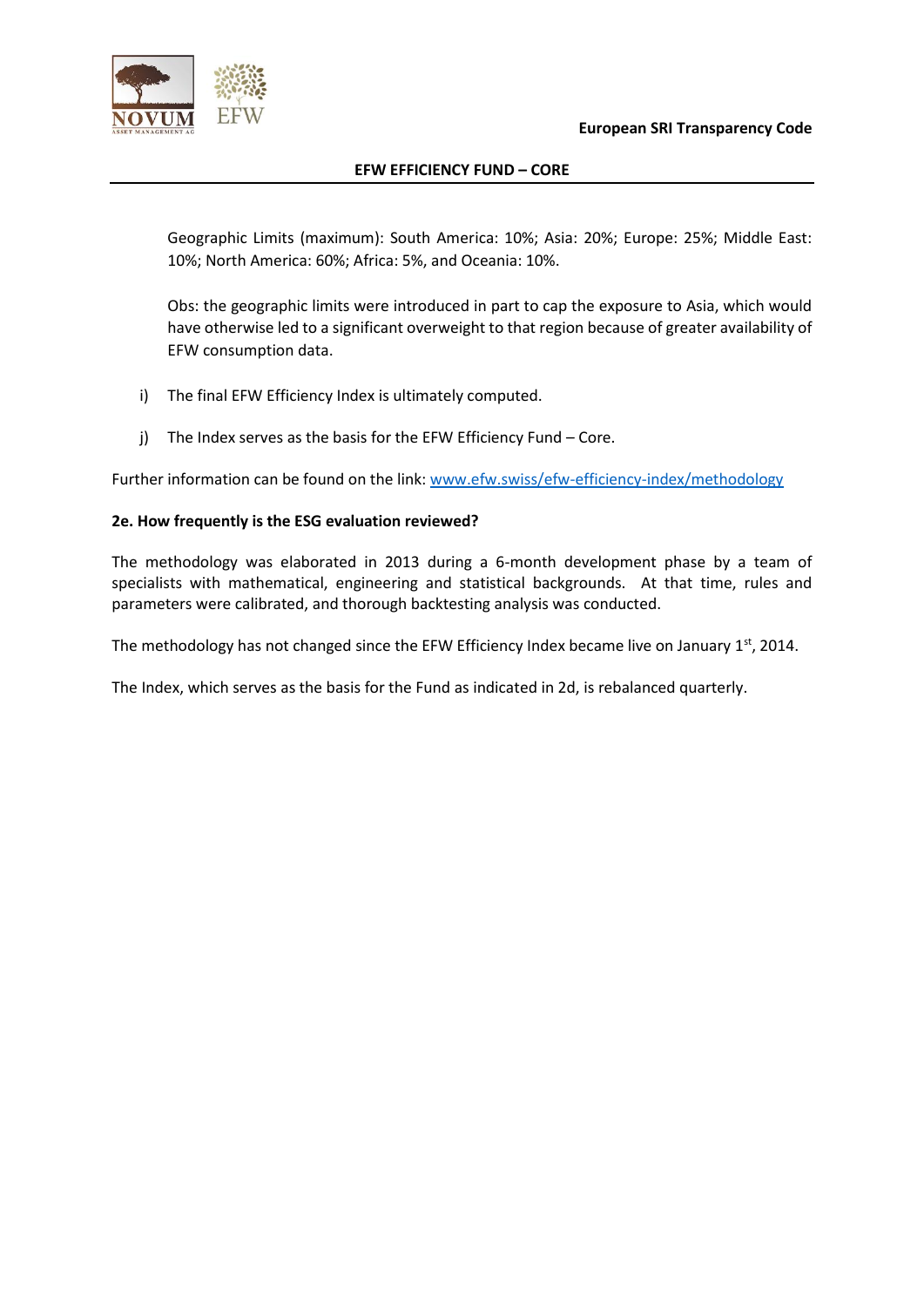



#### **SECTION III – FUND MANAGEMENT PROCESS**

#### **3a. How do you take into account ESG criteria when defining the universe of eligible investments?**

As we select our Energy, Food and Water (EFW) Universe of eligible investments, the very step that we take is determine the extent to which business models of target companies are exposed to Energy, Food and/or Water. In this manner, we can exclude companies related to Financials, Healthcare, Telecom Equipment and Professional Services, and categorize the resulting universe in our three groups as Producers of energy, food and water, or Suppliers of innovative solutions and technologies that help extract, transport or consumer more efficiently these resources, or Consumers that utilize these environmental resources intensively in their production chains. This selection and categorization allows us to apply a different set of ESG criteria for each business model.

Further thresholds applied in the definition of our universe are more technical in nature e.g. minimum market capitalization and daily liquidity. From the starting 4.000 companies, once we exclude some sectors and apply technical thresholds, we work with a resulting universe of 1.200 companies.

The consistent availability of environmental data points, or lack thereof, narrow further the universe of companies available for computation of EFW Efficiency Score.



#### **3b. How do you take ESG criteria into account when building the portfolio?**

The integration of ESG criteria is a complete part of the DNA of EFW Swiss AG. Our Mission is to better integrate concept of sustainable development in mainstream economics. Our Vision, in the context of increasing natural resources scarcity, is that efficiency in the management of energy & water in particular is a fundamental necessity to secure a corporate competitive edge.

Portfolio management of the EFW Efficiency Fund is passive, the constituents and respective weights of the Fun are based on the EFW Efficiency Index. The construction of the Index is entirely based on environmental considerations, given the thematic nature of the Fund: natural resources scarcity. The weights of individual stocks are determined by EFW Score (2/3 allocation) and Financial Score (1/3 allocation) per narrative provided in 2d.

The EFW Score is driven by comparative performance of environmental efficiency Key Performance Indicators of individual companies relative to their peers and respective sector averages, using a rulesbases and systematic methodology.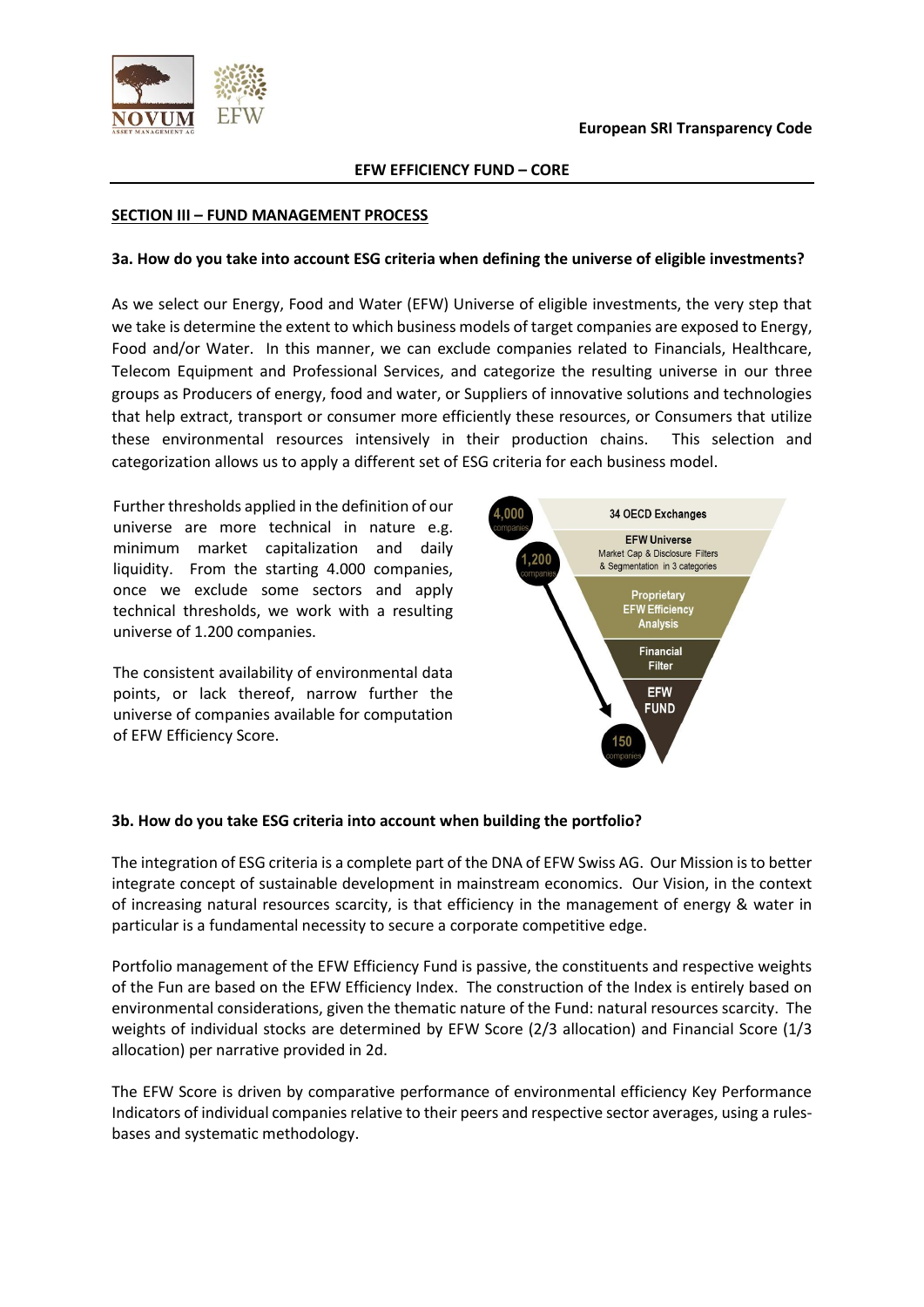



From a Top Down perspective, the portfolio is constructed in such a way that provides diversification of business models (EFW Producers, EFW Suppliers of efficiency solutions and E&W users) as well as diversification of resources: Energy, Food and Water. Pre-established upper and lower limits have been determined to ensure diversification and optimizer risk-adjusted performance.

Divestments occur systematically upon rebalancing of the Index on a quarterly basis. The relative performance of companies based on our pre-selected ESG criteria determine, in part, the likelihood of the company remaining or not in the Index / Fund.

Additionally, from time to time, a company may be subject to de-listing due to a corporate action (acquisition, merger, LBO) independent from our ESG selection criteria. We can, however, that a series of companies selected in our Index have been acquired due to their competitive position, especially as it related to Energy, Food and Water efficiency positioning e.g. attractive business processes or strength of market positioning.

No specific exclusion related to ESG criteria is used *upfront*, except for the Data Availability & Transparency described in 2c. However, as our methodology is based on a best-in-class assessment of ESG criteria, companies with environmental KPIs (such as energy intensity, water intensity) below the average of their peers / synthetic benchmarks would eventually be filtered out of the final selection process.

## **3c. Does (do) the fund(s) have a specific ESG engagement policy?**

No. We do not yet have a specific ESG engagement policy. However, sustainable investing is integral to the overall strategy of EFW Swiss AG, as indicated in 1b.

We are convinced that ESG integration is critical to more advanced investment decision-making. Our research integrates a deeper understanding of corporate behaviour. We view sustainability as a longterm factor of performance, and driver of change.

We aim to identify companies that address and manage the environmental factors that impact their operations and are materials to their business. Our Mission in fact is to recognize and empower the "best-in-class" companies both through our EFW Efficiency Index<sup>TM</sup> and our EFW Efficiency Fund.

Key elements of our Engagement Policy are described below:

a) implementation of consistent methodology to measure environmental impacts: companies such as Grupo Bimbo (BIMBOA MM), which produces and sells bakery products, has become a global model in environmental sustainability, implementing methodologies and baseline, measurement and analysis equipment, to track energy and water reduction across product lines and regions;

b) systematic divulgation of environmental impact (e.g. energy and water consumption, levels of efficiency): our EFW scoring is only activated if companies report key environmental measures in a consistent manner and over a multi-year period. A company that does not publish basic ESG data relevant to our selection process cannot be included in the Fund. As such, we reward corporate discipline and commitment to basic environmental disclosure;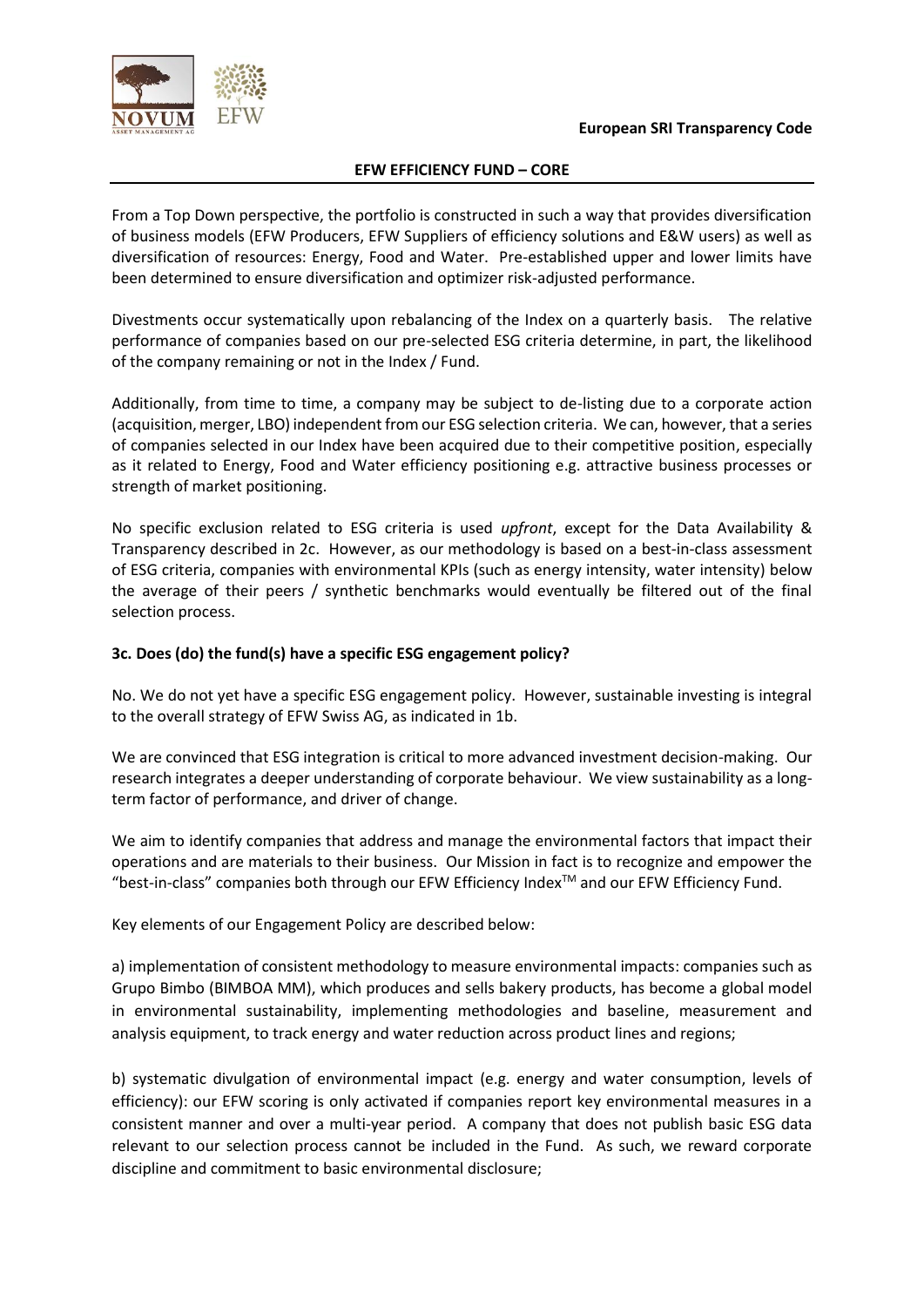

c) Innovation to improve environmental performance through efficiency: a key part of our thesis is based on innovation. It is our conviction that scarcity breeds innovation and creation, and that there exists an opportunity for investors not only to protect their equity portfolio but also to enhance its growth opportunities through innovation in new products, new business processes and new markets;

d) integration of climate change impact on policies: our EFW Scoring methodology rewards companies that demonstrate appropriate mitigation strategies and risk management. By integrating the Energy, Food and Water Nexus, we highlight the clear interconnection between the three resources, and the challenges related to the to fact that such relationship is falling out of balance because of global warming, jeopardizing food, water and energy security;

e) specific engagement in water-related policies: our EFW Scoring methodology integrates water consumption in assessing the efficiency of companies, supporting companies with clearly water reduction and recycling targets. Our methodology also reward innovation related to solutions and technologies. We can provide the example of Pentair Plc, focused on improving water productivity through equipment and services used for the transport, treatment and testing of water. The global water industry is estimated to be a USD 500 billion market (growing annually at a rate of 2%-4%), half of which is in the market for equipment and services.

This is what we mean by Engagement: specific corporate behaviour and policies that help reduce natural resources scarcity through efficiency measures, either as Producers, or Suppliers or Users.

While our Fund is based solely on this environmental theme, it indirectly relates to social and governance best practices. It is our view that EFW Efficiency provides a compelling proxy for forwardlooking and disciplined management teams.

## **3d. Does (do) the fund(s) have a specific voting policy integrating ESG criteria?**

No. For the moment, we have not established a voting policy, mostly for two practical reasons. First, our investment universe is geographically broad based, capturing listed companies across the 34 members of the OECD, which include peripheral countries such as Chile, Mexico, South Korea and Japan. Second, our investment approach is mathematical, using algorithms and cognitive computing that prevent us from engaging as active Shareholders in our 150 investees that represent our Fund. However, we value the importance of responsible shareholders and studying with our Custodian the possibility of proxy voting.

## **3e. Does (do) the fund(s) engage in securities lending activities?**

No.

# **3f. Does (do) the fund(s) use derivative instruments?**

No.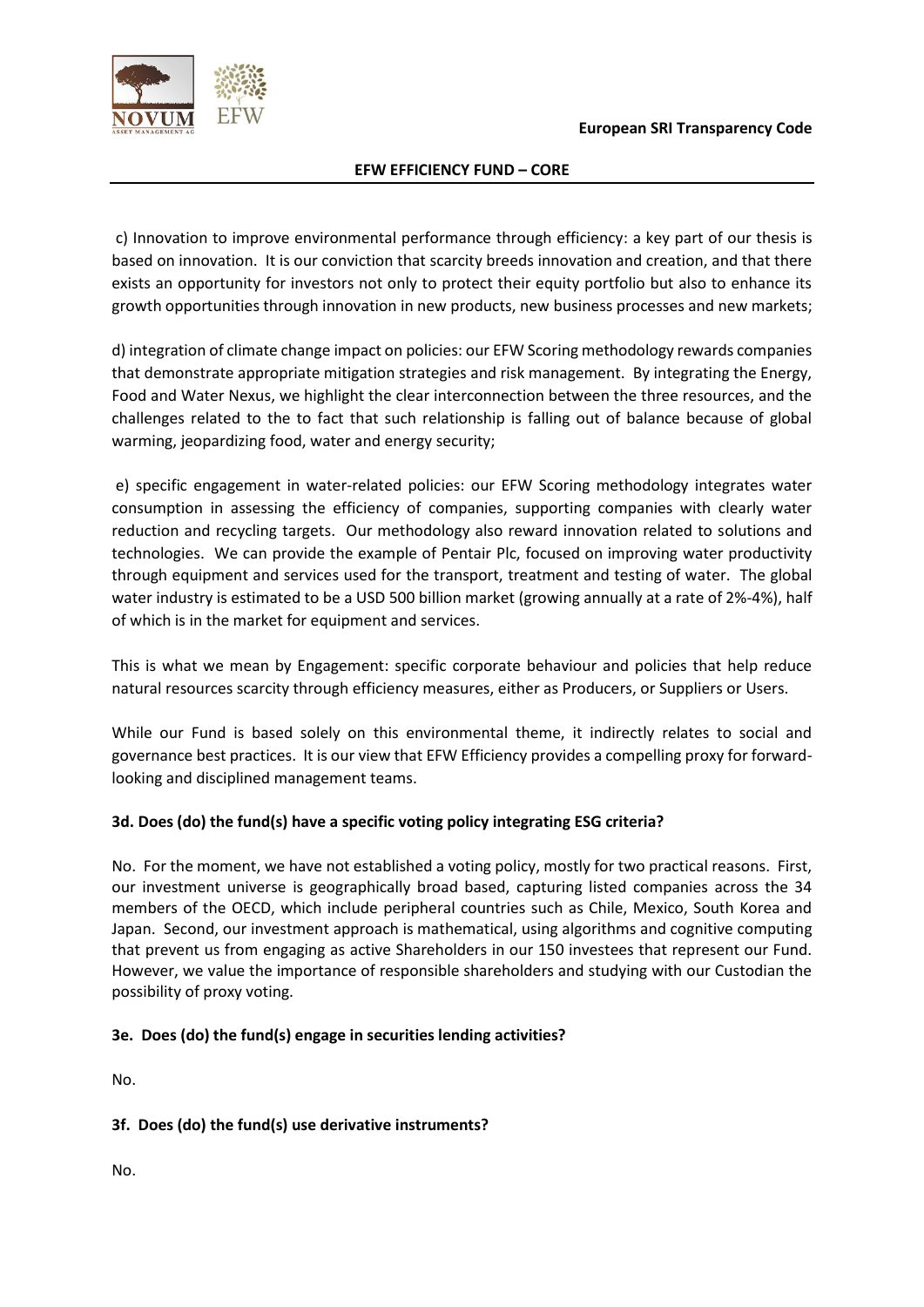

**European SRI Transparency Code**

## **EFW EFFICIENCY FUND – CORE**

# **3g. Is a share of the fund(s) invested in unlisted entities pursuing strong social goals?**

No.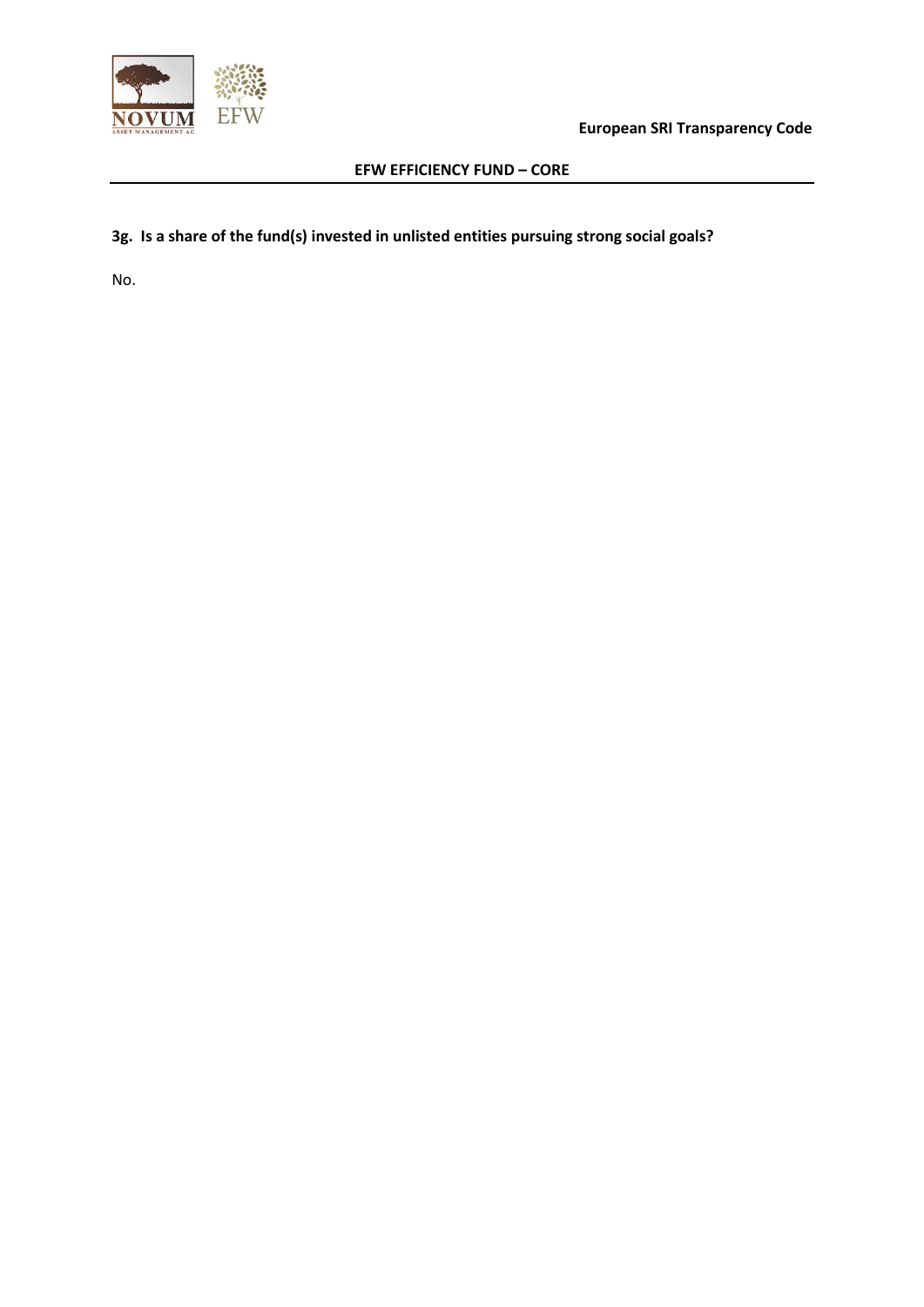



#### **SECTION IV – CONTROLS AND ESG REPORTING**

## **4a. What internal/external control procedures are in place to ensure the compliance of the portfolio with the ESG rules defined in section 3 of this Code?**

Because of the quantitative nature of the Fund, full transparency and disclosure of each step in the selection process is made available. No stock picking is involved. Selection is determined in a systematic manner based on a methodology concept translated in pre-defined algorithms which have not changed since the EFW Efficiency Index<sup>™</sup> was launched three years ago. As such, no specific control or adjustment is needed.

We can however emphasize that the methodology with utmost concern for robustness, data protection and respect of the underlying thematic thesis.



EFW Swiss AG has developed a partnership with a Data Scientist team supporting the calibration and integrity of the underlying technology, as indicated in the right column of the figure above.

## **4b. Please list all public media and documents used to inform investors about the SRI approach to the fund, and include links as appropriate:**

All information related to our Fund's thesis, its methodology & divulgation, is available on our website www.efw.swiss, whose content is made available to investors and the broad market stakeholders both in the English and German language.

Fund Fact Sheet, Prospectus and KIID are available on the Fund's Administration website: www.ifm.li searching under the Fund's legal name: EFW Efficency Fund - Core -USD-I-.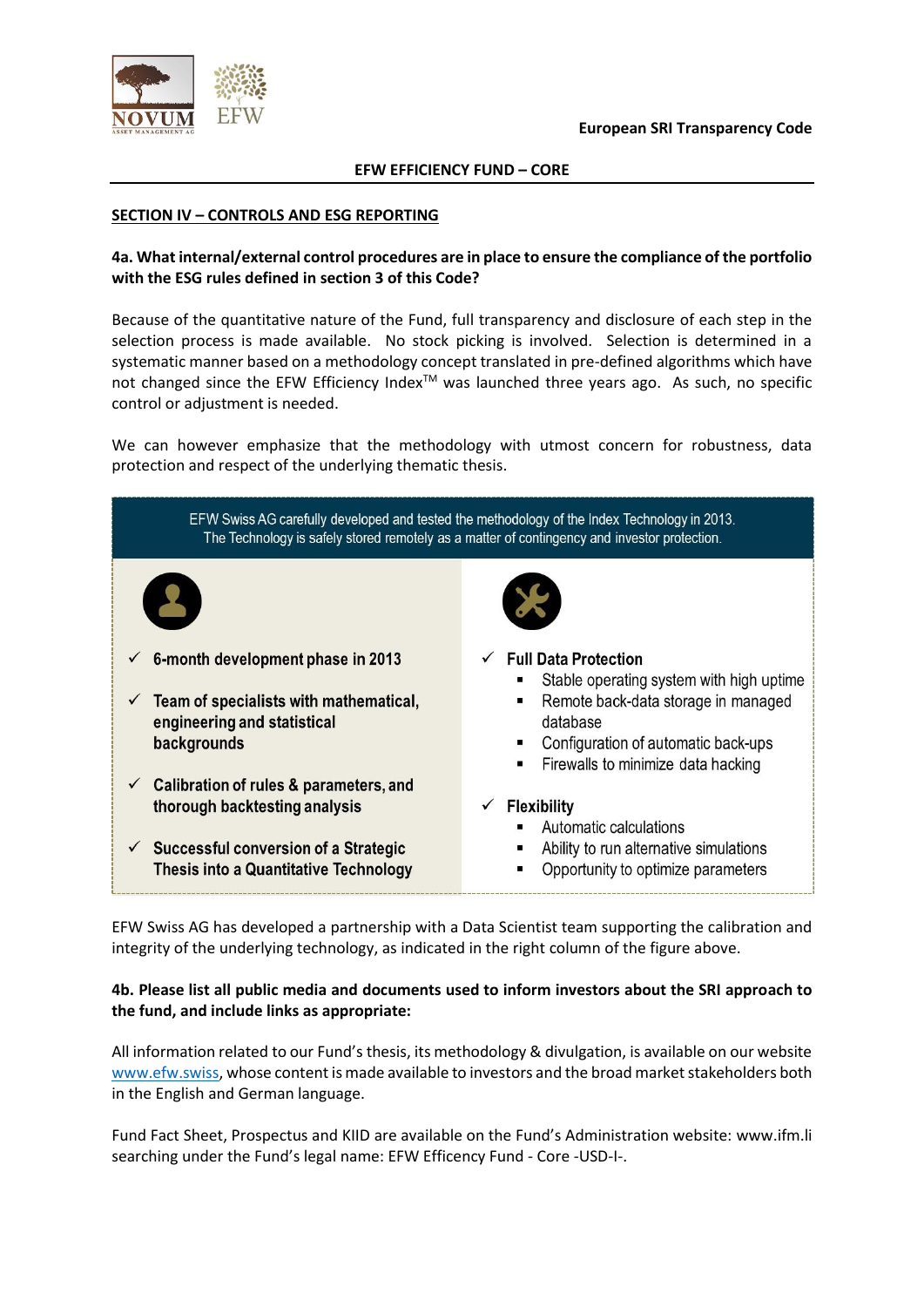

Research findings are made available to investors through the Research section of EFW Swiss AG website: http://efw.swiss/research-papers/ where a number of academic papers written or co-written by members of our Team have been posted. Further research commentary is made available on our Twitter account: twitter.com/efw\_swiss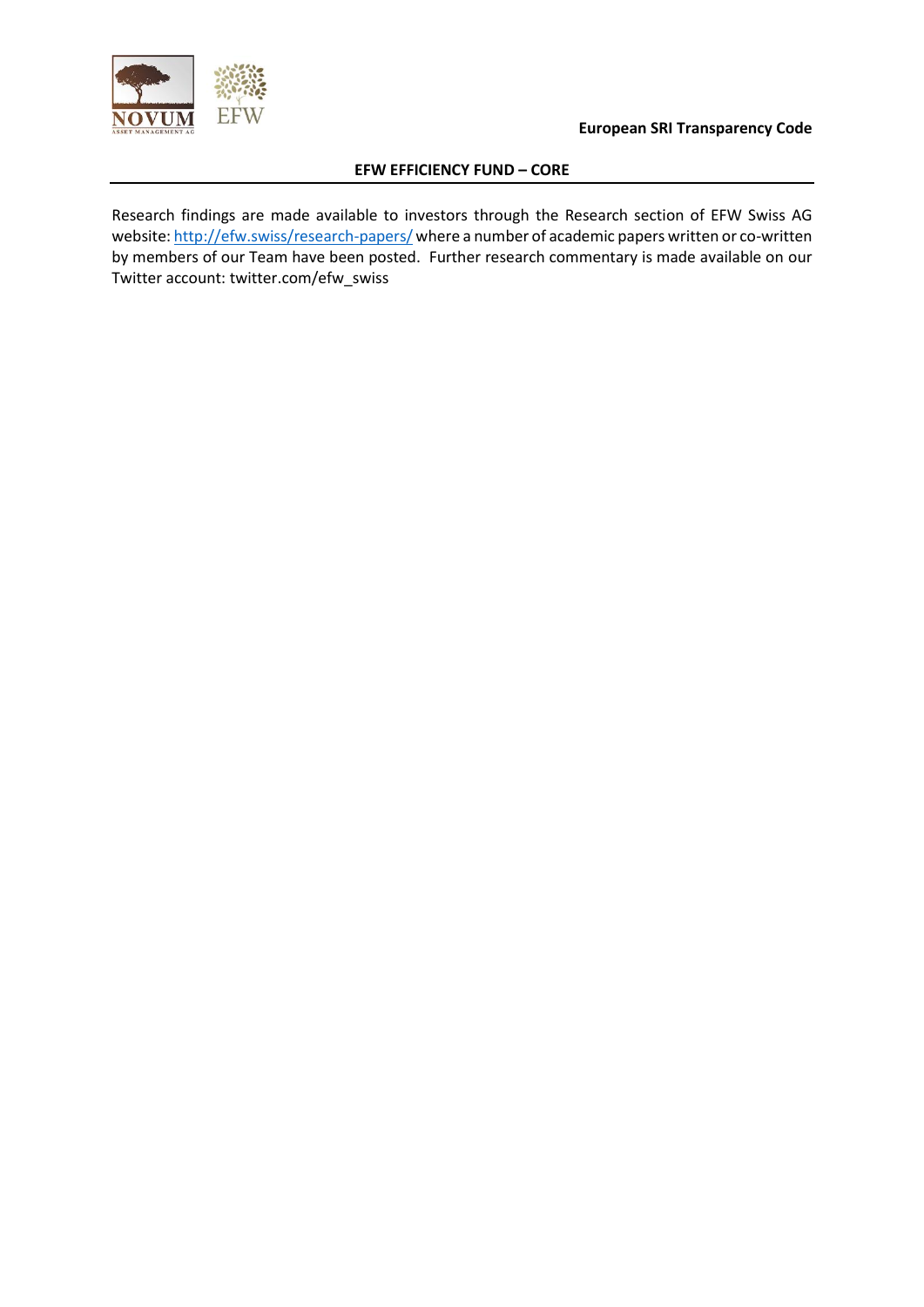

**European SRI Transparency Code**

## **EFW EFFICIENCY FUND – CORE**

# **SECTION V – ADDITIONAL**

**5. If applicable, specify the amount of donations and the percentage of management fees that the fund gave to charities in the last year.**

N/A.